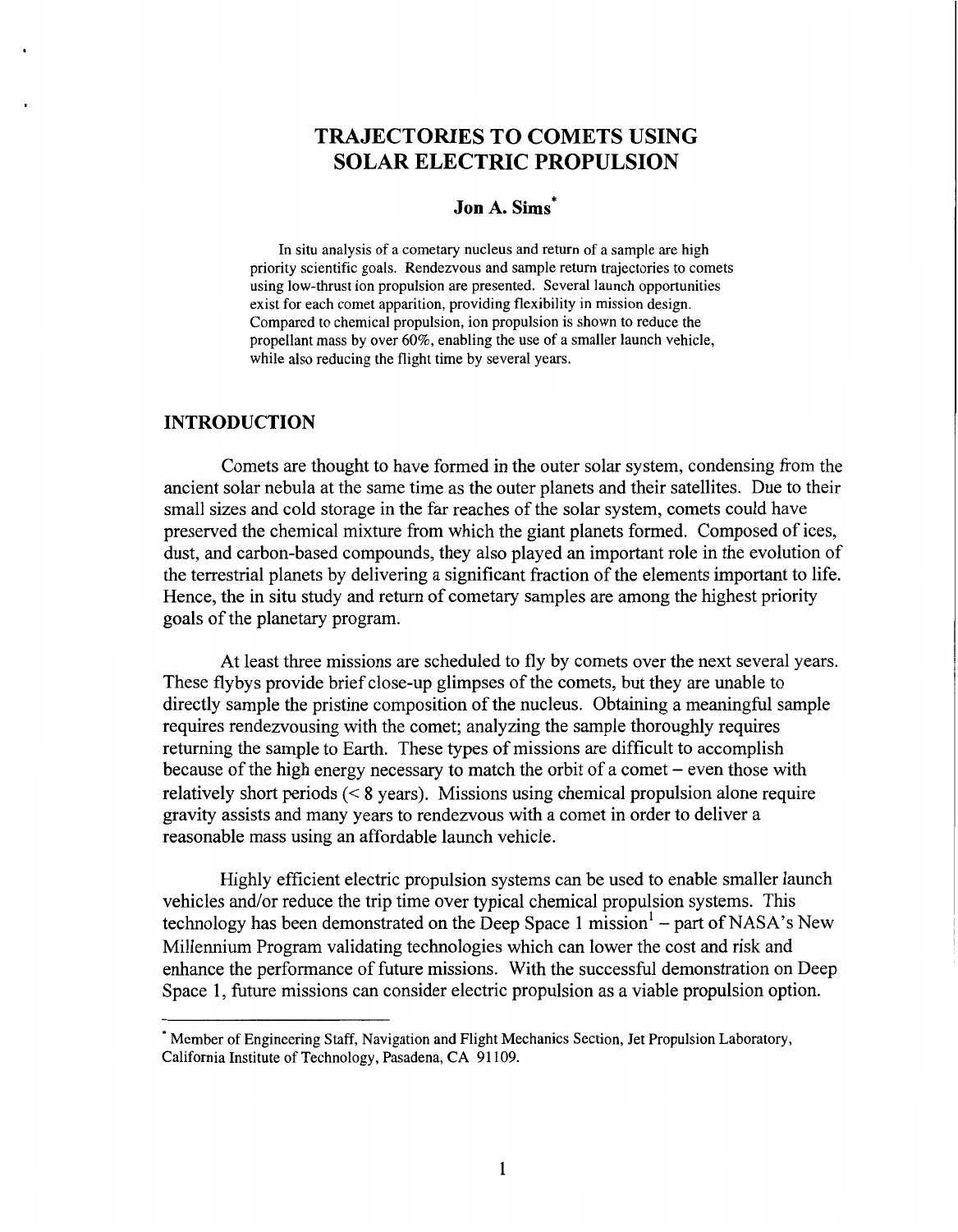In this paper, we present several trajectories to comets using solar electric propulsion (SEP). We describe the characteristics of both rendezvous and sample return trajectories and make a direct comparison with a trajectory using chemical propulsion.

# **APPROACH**

The preliminary design software used in this study to discover and analyze the SEP trajectories simultaneously integrates the equations of motion and the costate or variational equations. A two-point boundary value problem is solved to satisfy terminal constraints and targeting conditions. A more detailed description of the program can be found in Reference 2.

The SEP engines are modeled by approximating the thrust and mass flow rate as polynomial functions of the power available from the solar arrays. Measurements of these characteristics for the NSTAR 30 cm ion thruster have been made at the NASA Lewis Research Center<sup>3</sup> and at the Jet Propulsion Laboratory<sup>4</sup> and have been estimated from the performance of Deep Space 1. We assume up to two thrusters operating simultaneously for rendezvous missions and up to three for sample return missions. During the thrusting periods, the engines are assumed to operate with a 90% duty cycle (on for 90% of the time). The remaining 10% of the time can be used for spacecraft operations which require the engines to be off.

We assume a Delta 7925 launch vehicle with a *5%* contingency for rendezvous missions and a Delta IV Medium with a 10% contingency for sample return missions. The launch dates extend from 2002 to 2007. We typically optimize the spacecraft mass over a range of solar array power levels. Of the total power generated by the solar arrays, 450 Watts is dedicated to the spacecraft, and the remaining power is available to the SEP engines.

# **RESULTS**

### **Rendezvous**

The first step is to rendezvous with a comet by matching its position and velocity. **A** trade-off exists between using the launch vehicle to provide an initial velocity relative to the Earth and using the SEP system to provide the remainder of the  $\Delta V$ . Since the SEP system is much more efficient in terms of specific impulse, the optimization tends to favor using the SEP system as much as possible. However, the ion engines have a maximum power, and hence a maximum thrust, at which they can operate. So orbital phasing, mission duration, and SEP operational conditions lead us toward particular types of trajectories.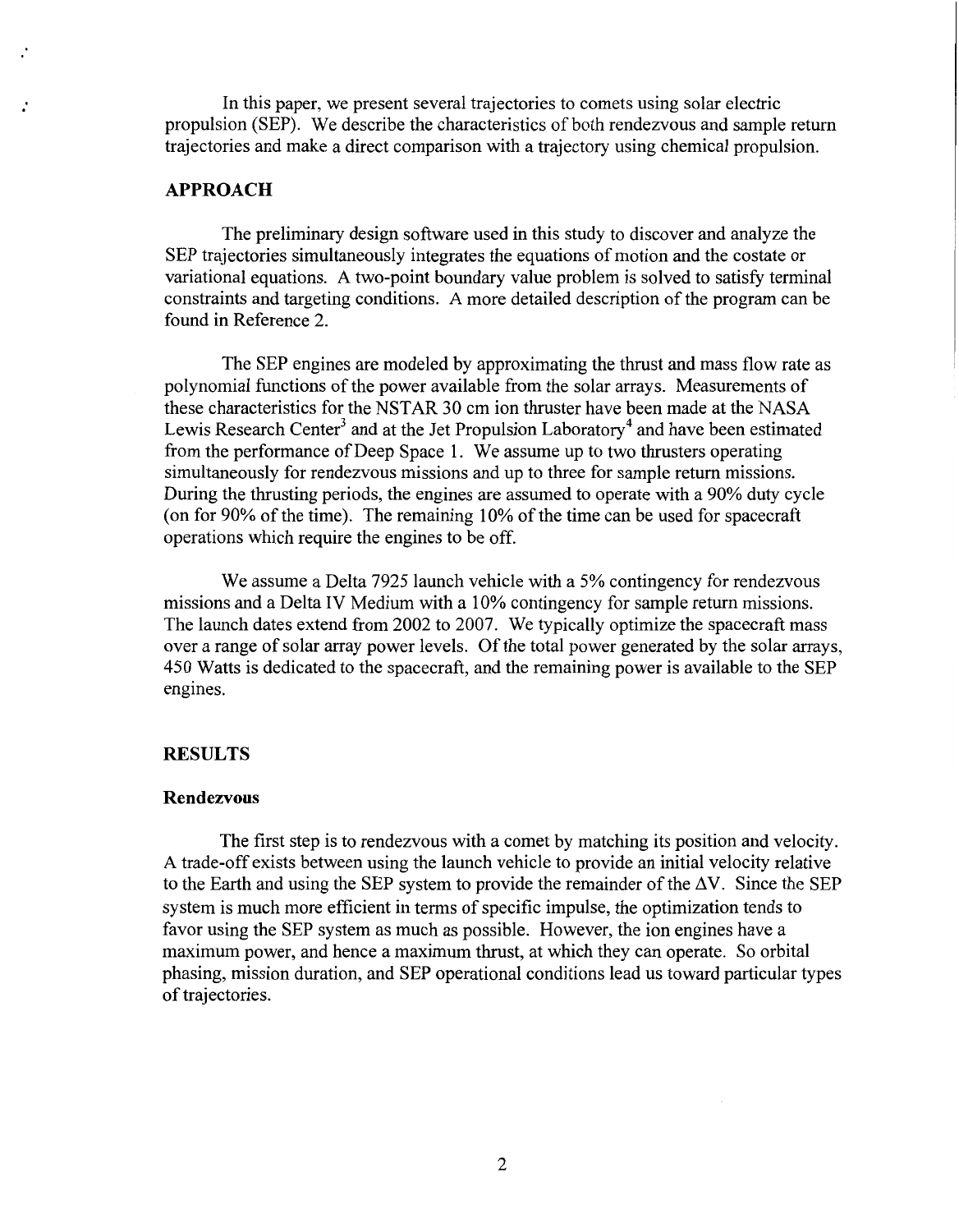A typical trajectory using SEP to rendezvous with a comet completes more than one revolution around the Sun and rendezvous shortly after the comet's perihelion passage. An example of this type of trajectory to the comet Brooks 2 is shown in Figure 1. The part of the trajectory drawn with a solid line in the figure indicates when the engines are thrusting. There is an optimal coasting period in this trajectory which lasts about one year between the initial and final thrusting arcs.

Launch from Earth occurs close to when the Earth crosses the longitude of the perihelion of the comet's orbit - about 2.7 years before the comet reaches perihelion in this case. Launch can occur about one year earlier or later with the same type of trajectory. Launching a year earlier requires the aphelion radius of the trajectory to be much larger to ensure proper timing with the comet. The larger aphelion radius requires a bigger boost from the launch vehicle. Since the launch vehicle is less efficient than the SEP system, the delivered spacecraft mass is smaller with an earlier launch date. Launching a year later doesn't give the SEP system much time to accumulate  $\Delta V$ . Even with a locally optimal trajectory, the spacecraft is launched in an undesirable direction, the SEP system expends propellant to correct for the phasing, and rendezvous occurs further from the Sun where the thrusters are less efficient.

One way to alleviate the large aphelion radius required when launching a year earlier on this type of trajectory is to complete a second revolution around the Sun. The launch vehicle contribution is reduced, placing more of a burden on the efficient SEP system. An example of this type of trajectory to Brooks 2 is shown in Figure 2. Similarly to the single revolution trajectory type, we can launch a year earlier using two complete revolutions by increasing the aphelion radii of both revolutions. Since the increase can be split between the two revolutions, the trajectory alteration is less severe than when using only one complete revolution. A summary of trajectories to Brooks 2 is given in Table 1.

#### **Table 1**

| Launch Date | Number of     | Launch $C_3$ | Prop Mass | <b>SC</b> Mass | <b>Flight Time</b> |
|-------------|---------------|--------------|-----------|----------------|--------------------|
|             | Complete Revs | $(km^2/s^2)$ | (kg)      | (kg)           | (years)            |
| 8/5/03      |               | 1.2          | 340       | 863            | 4.93               |
| 9/1/04      |               | 1.2          | 341       | 862            | 4.54               |
| 8/23/04     |               | 18.4         | 170       | 671            | 3.78               |
| 8/12/05     |               | 9.7          | 237       | 769            | 3.14               |
| 6/30/06     |               | 12.2         | 320       | 634            | 2.81               |

### **TRAJECTORIES TO BROOKS 2**

**3**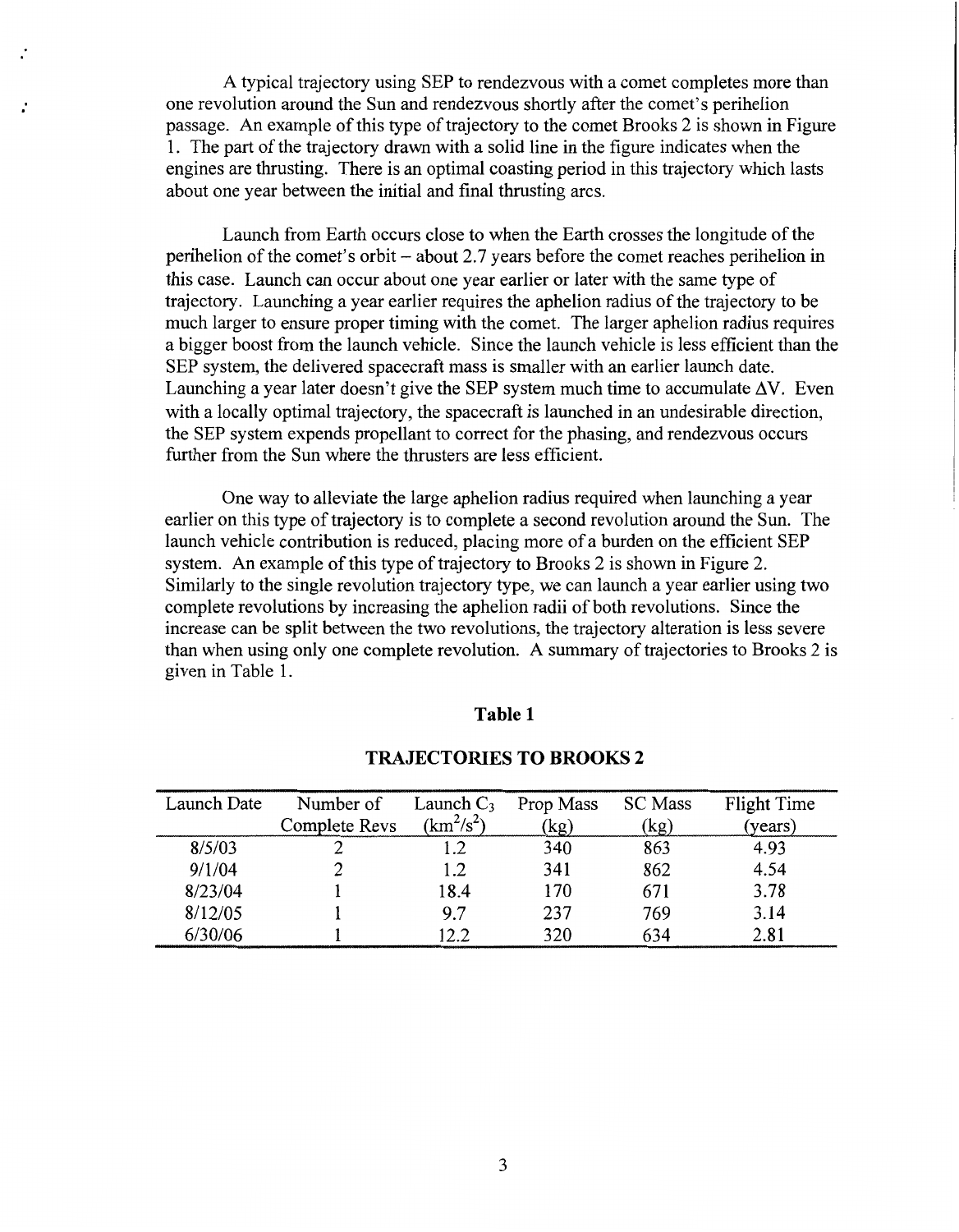

 $\cdot$ 

**Figure 1 Brooks 2 Rendezvous with One Complete Revolution** 



**Figure 2 Brooks 2 Rendezvous with Two Complete Revolutions**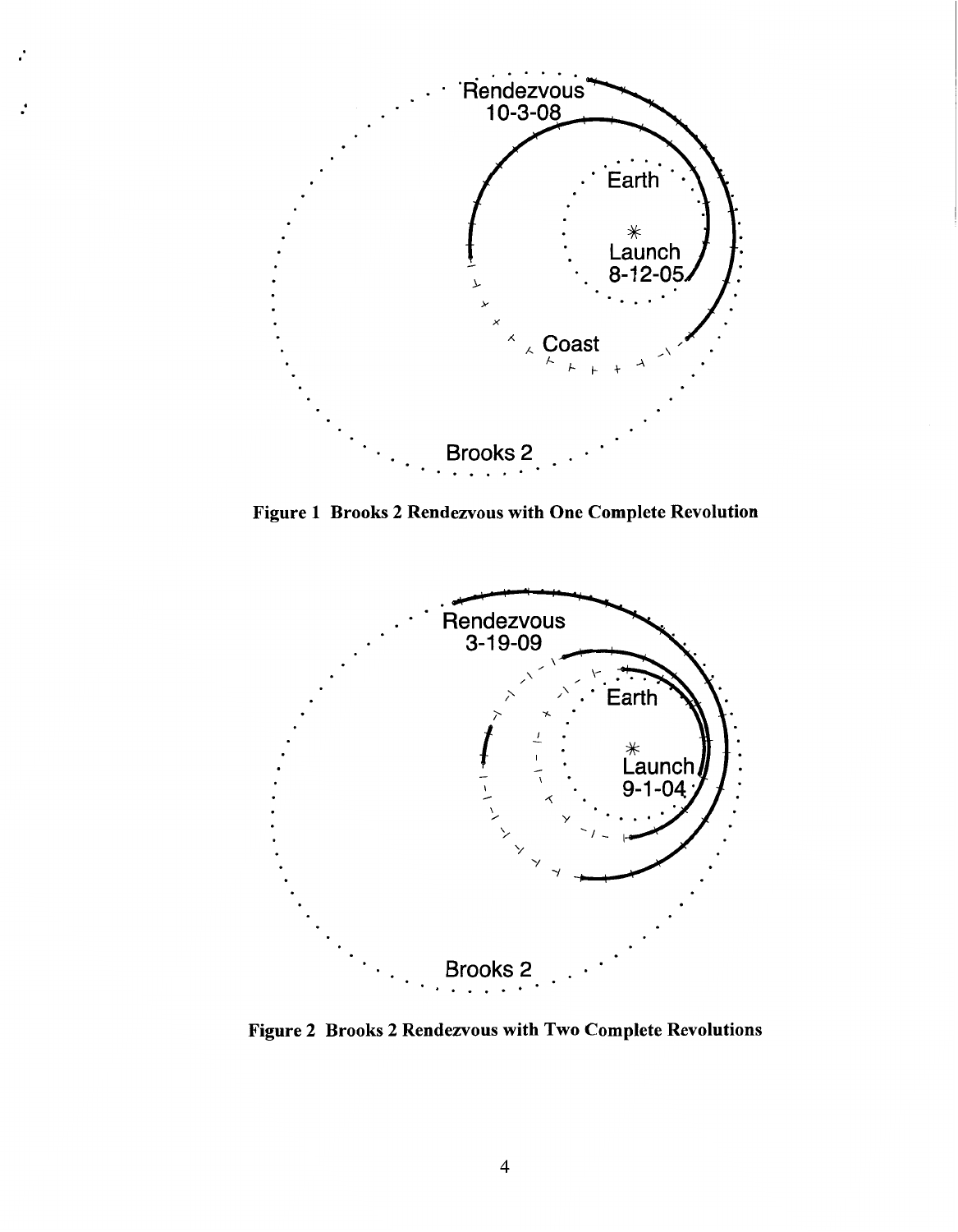#### **Sample Return**

<span id="page-4-0"></span>.

To return a sample to Earth, we must depart the comet and intercept Earth. The best rendezvous trajectory as the first part of a sample return mission is not always the same as the best trajectory for a rendezvous mission. Again, there are lots of trade-offs. The ion engines require a minimum power  $(\sim 500 \text{ Watts})$  to operate. The aphelion radii of comets are often *5* AU or more. So without extremely large solar arrays, the thrusters cannot operate on portions of the return trajectory, and the spacecraft must depart the comet at a reasonable distance from the Sun. Hence, trajectories which rendezvous earlier without much performance loss are better for sample return missions. For the same reasons, the optimal rendezvous date for a sample return mission is usually earlier than for a rendezvous mission.

A trajectory for a sample return mission to the comet Brooks 2 is shown in Figure *3.* The rendezvous portion of the trajectory is very similar to the trajectory in Figure 1, but note that the optimal rendezvous occurs more than two months earlier for the sample return mission. In this particular case, we are constrained to stay at the comet for at least 90 days. The total propellant mass for the ion engines for this trajectory is *558* kg and the remaining spacecraft mass at launch is 1279 kg.



**Figure 3 Brooks 2 Sample Return**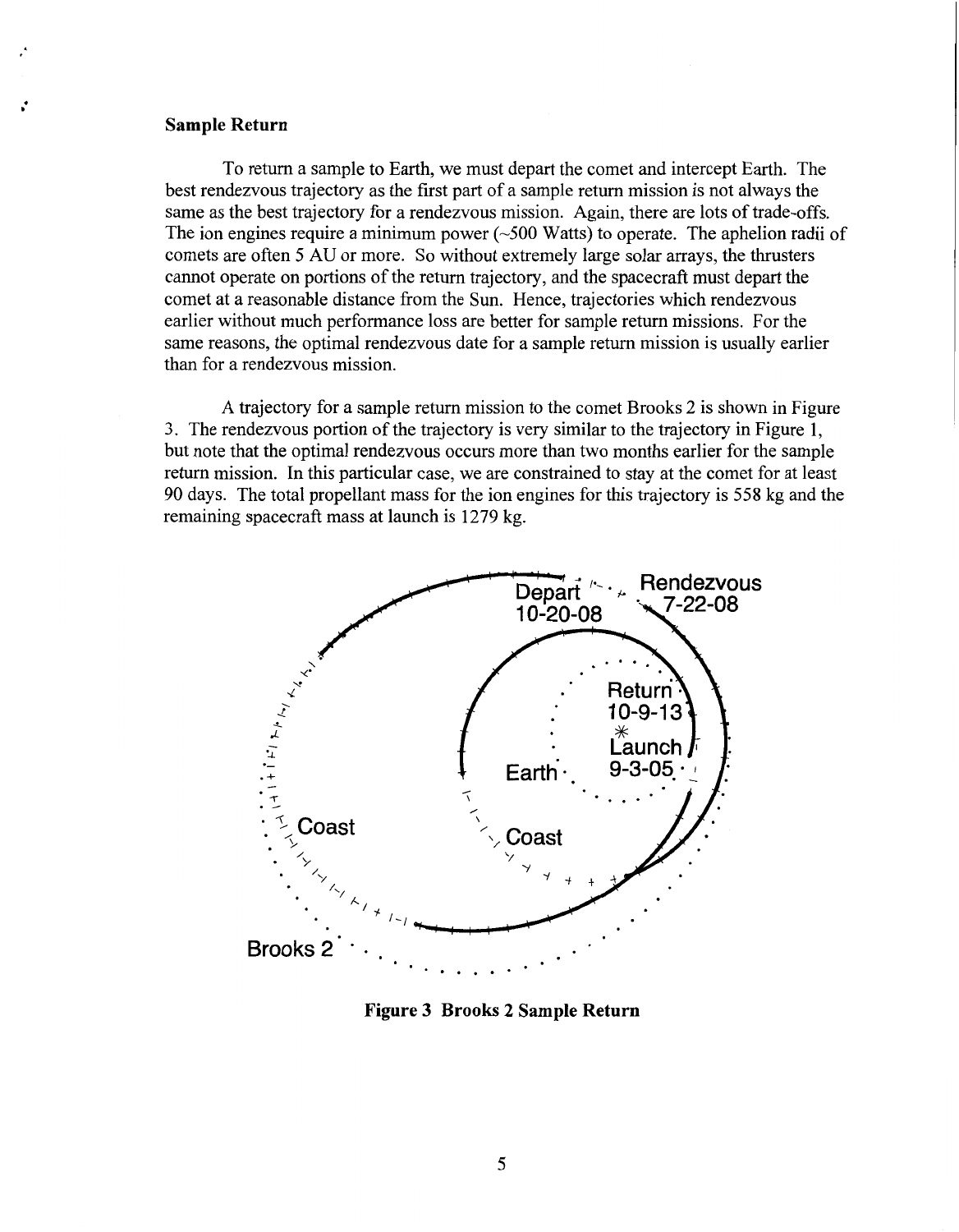The amount of  $\Delta V$  required on the return leg can vary substantially for missions to different comets. Several missions have much lower requirements than the one to Brooks 2 shown in [Figure 3](#page-4-0). Using a chemical engine to achieve the Earth-intercept trajectory on the return leg can have several operational advantages. The required propellant mass is much greater using a chemical engine; however, for missions with low  $\Delta V$  requirements on the return leg, a return using chemical engines may be viable.

# **Comparison between Missions Using SEP and Chemical Propulsion**

Trajectories which rendezvous with comets require substantial  $\Delta V$  – on the order of 10 *Ms.* Using highly efficient ion propulsion instead of chemical propulsion can result in tremendous advantages in terms of spacecraft mass, flight times, and launch vehicle. A comparison of trajectories to the comet Wirtanen is shown in Table 2. The example using chemical propulsion is based on the Rosetta mission.

### **Table 2**

|                              | <b>Rendezvous</b>     | <b>Rendezvous</b> | <b>Sample Return</b> |
|------------------------------|-----------------------|-------------------|----------------------|
| <b>Launch Vehicle</b>        | Ariane 5              | Delta IV Medium   | Delta IV Medium      |
| <b>Spacecraft Propulsion</b> | Chemical              | Ion               | Ion                  |
| <b>Trajectory Type</b>       | Mars-Earth-Earth      | SEP with One      | <b>SEP</b>           |
|                              | <b>Gravity Assist</b> | Complete Rev      |                      |
| <b>Flight Time (years)</b>   | 9.1                   | 2.6               | 7.1                  |
| <b>Injected Mass (kg)</b>    | 2900                  | 1830              | 1830                 |
| <b>Propellant Mass (kg)</b>  | 1600                  | 510               | 540                  |
| <b>Spacecraft Mass (kg)</b>  | 1300                  | 1320              | 1290                 |

#### **MISSION TO WIRTANEN**

### **CONCLUSION**

Low-thrust, highly efficient ion propulsion allows several launch opportunities for each comet apparition. Rendezvous trajectories which complete two revolutions around the Sun generally take longer than those that complete only one, but they often result in a higher spacecraft mass. The numerous trajectory opportunities provide flexibility in the overall mission design. Sample return trajectories require a small amount of additional propellant.

Compared to chemical propulsion, ion propulsion has been shown to significantly reduce the required propellant mass and flight time to rendezvous with a comet, allowing the use of a small launch vehicle.